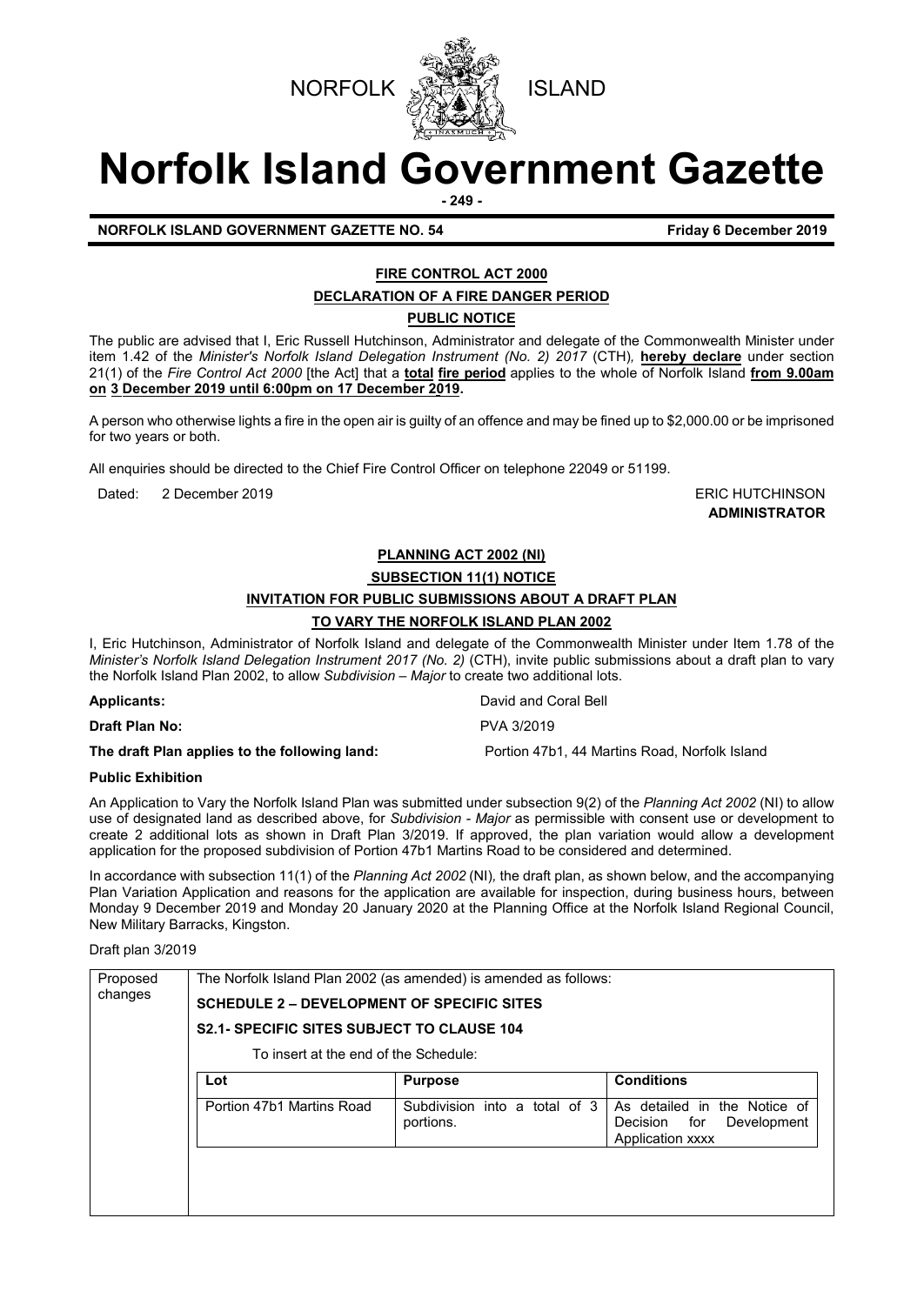Any person may make written submissions to the General Manager about this draft plan. All submissions must be received by Monday 20 January 2019 and signed by at least one person making the submission. If a submission objects to the draft plan, the grounds for objections must be specified in the submission.

# Dated: 28 November 2019 **ERIC HUTCHINSON ADMINISTRATOR OF NORFOLK ISLAND AND DELEGATE OF THE COMMONWEALTH MINISTER**

# **COURT OF PETTY SESSIONS**

The next sittings of the Court of Petty Sessions is down to commence the week of Monday 9 December 2019 at 3.30pm. in the Court House, Kingston.

# Dated: 4 December 2019 **ALLEN BATAILLE CLERK OF THE COURT OF PETTY SESSIONS**

# **PLANNING ACT 2002 (NI) – SUBSECTION 43(1) NOTICE DEVELOPMENT APPLICATION**

| <b>Development Application No.:</b> | DA 19/2019                                                     |
|-------------------------------------|----------------------------------------------------------------|
| Applicant:                          | C D Christian-Bailey & K S Christian-Bailey                    |
|                                     | PO Box 144, NORFOLK ISLAND 2899,                               |
| Location:                           | Portion(s) Lot: 84 Sec: 13 Portion 26z2, 42a New Cascade Road  |
| Proposed Development:               | Subdivision - Major: Create three additional lots; and Signage |
| Zone:                               | Mixed Use                                                      |
| Category:                           | Permissible (with consent)                                     |

#### **Public Exhibition**

This Development Application may be inspected, during business hours, at the Planning Office at the Norfolk Island Regional Council, New Military Barracks, Kingston.

#### **Submission**

Any person may, during the period between Monday 9 December 2019 and Monday 23 December 2019, make written submissions to the General Manager about this Development Application. All submissions must state the relevant Development Application number. All submissions must be signed by at least one person making the submission. If a submission objects to the proposed development, the grounds for objections must be specified in the submission.

#### **Reviewable decisions**

Decisions made on this Development Application under the *Planning Act 2002* (NI) are reviewable decisions within the meaning of subsection 78(1) of the Act.

Dated: 3 December 2019 JODIE BROWN

**SENIOR STRATEGIC PLANNER**

# **TRAFFIC ACT 2010**

# **TEMPORARY CLOSURE OF ROAD FOR ROAD WORKS**

# **CULVERT PIPE REPLACEMENT AND REPAIR**

#### **ANSON BAY ROAD – SECTION OF HEADSTONE ROAD TO THE GUN CLUB ON ANSON BAY ROAD**

I, Bruce Taylor, Acting Chief Executive Officer and Interim General Manager of the Norfolk Island Regional Council, under section 50 of the *Traffic Act 2010* (NI) **close** that part or parts of the road specified in Part 1 of the Schedule to all vehicular traffic (except any vehicle specified in Part 2 of the Schedule) for and during the period **8.00am to 4.00pm on and from Tuesday 7 January 2020 through to Friday 1 May 2020** as necessary for public safety purposes and as I am of the opinion it is necessary or desirable to do so in order to carry out **CULVERT PIPE REPLACEMENT AND REPAIR**.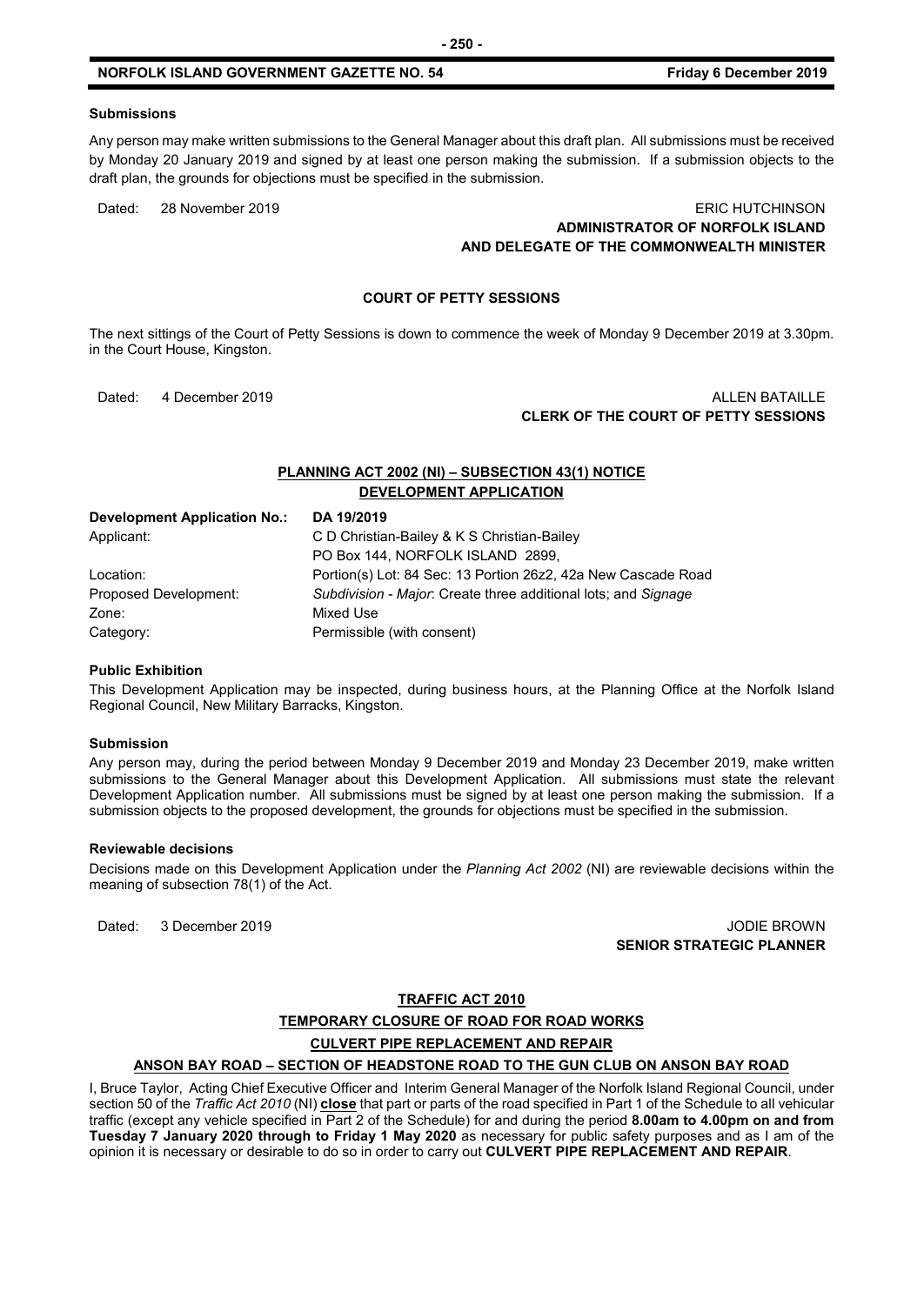#### **SCHEDULE**

**Part 1** – Part Road Closure: That part of Anson Bay Road, from a section of Headstone Road to the Gun Club on Anson Bay Road, for the purpose of culvert/pipe replacement and repair as shown on the attached plan and map. The start and end of the road works site to be as officially signposted by the Council or as directed by Council workers at the works site or as directed by police from time to time during the period which from time to time may be a closure of all of the road or a closure of only a part of the road or a closure of one or more carriageways of Anson Bay Road as needed for the culvert works.

**Part 2** - Exempted classes of vehicles –

- (a) Vehicles and plant authorised by the Interim General Manager of the Norfolk Island Regional Council or delegate thereof for delivery of goods or services;
- (b) Council vehicles and plant involved on official business;
- (c) Police, ambulance, fire services and emergency vehicles on official business;
- (d) Vehicles authorised by OIC Police or delegate thereof.



Headstone Road to Bishop Patterson Road

Bishop Patterson Road to Gun Club

Dated: 2 December 2019 BRUCE TAYLOR **ACTING CHIEF EXECUTIVE OFFICER**

# **TRAFFIC ACT 2010**

**TEMPORARY CLOSURE OF ROAD FOR ROAD WORKS** 

#### **CULVERT PIPE REPLACEMENT & REPAIR**

#### **FERNY LANE – BETWEEN AIRPORT WORKSHOP GATES TO END OF RUNWAY 22**

I, Bruce Taylor, Acting Chief Executive Officer and Interim General Manager of the Norfolk Island Regional Council, under section 50 of the *Traffic Act 2010* (NI) **close** that part or parts of the road specified in Part 1 of the Schedule to all vehicular traffic (except any vehicle specified in Part 2 of the Schedule) for and during the period **8.00am to 4.00pm on and from Monday 9 December 2019 through to Friday 14 February 2020** as necessary for public safety purposes and as I am of the opinion it is necessary or desirable to do so in order to carry out **CULVERT PIPE REPLACEMENT AND REPAIR**.

#### **SCHEDULE**

**Part 1** – Part Road Closure: That part of Ferny Lane, from the Airport Workshop Gates to end of Runway 22, for the purpose of culvert/pipe replacement and repair as shown on the attached plan and map. The start and end of the road works site to be as officially signposted by the Council or as directed by Council workers at the works site or as directed by police from time to time during the period which from time to time may be a closure of all of the road or a closure of only a part of the road or a closure of one or more carriageways of Ferny Lane as needed for the culvert works.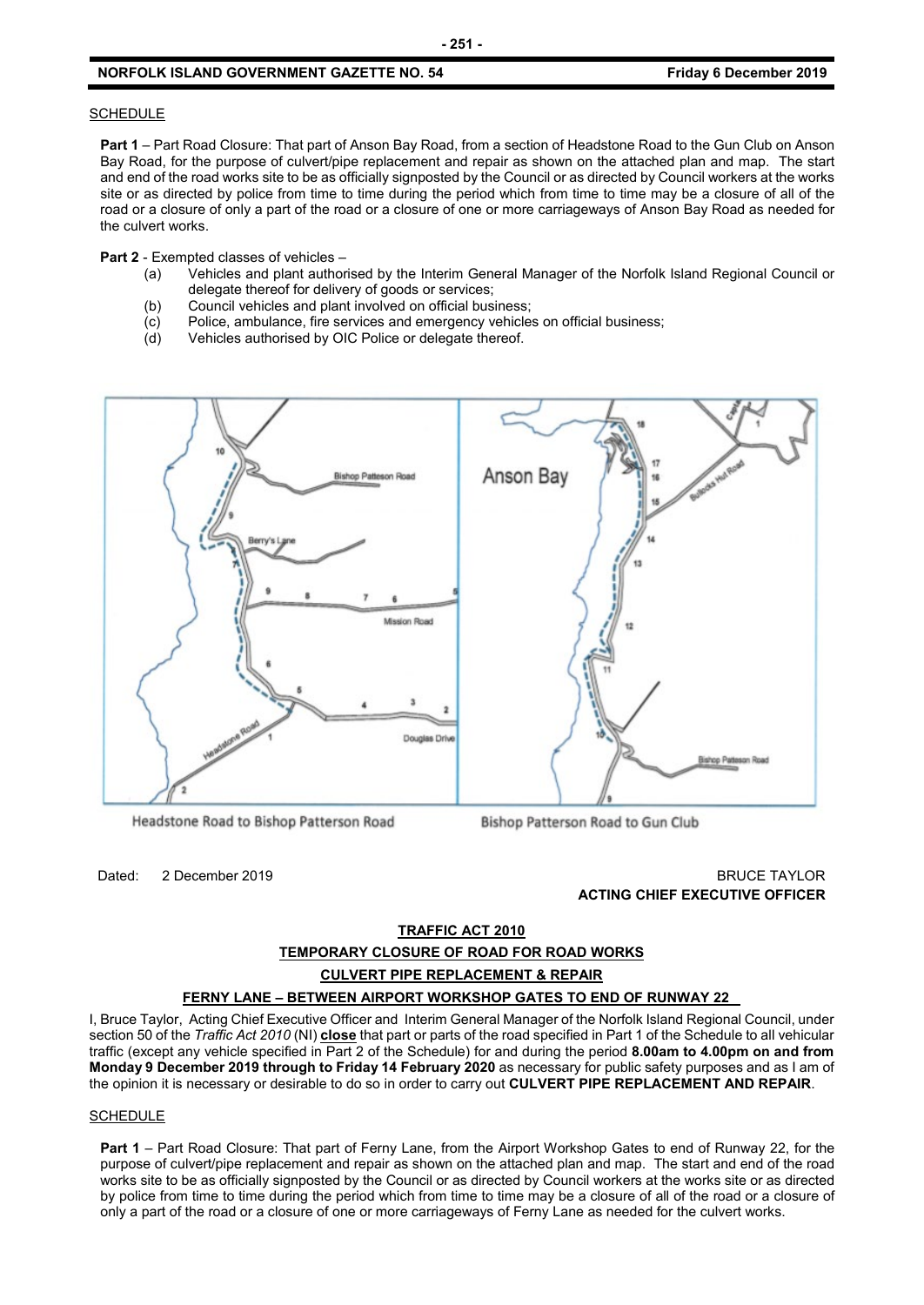**Part 2** - Exempted classes of vehicles –

- a) Vehicles and plant authorised by the Interim General Manager of the Norfolk Island Regional Council or delegate thereof for delivery of goods or services;
- b) Council vehicles and plant involved on official business;
- c) Police, ambulance, fire services and emergency vehicles on official business;
- d) Vehicles authorised by OIC Police or delegate thereof.



Dated: 2 December 2019 BRUCE TAYLOR **ACTING CHIEF EXECUTIVE OFFICER**

#### **COMPANIES ACT 1985 NOTICE OF PROPOSAL UNDER SUBSECTION 595(2) TO CANCEL REGISTRATION OF A COMPANY**

I, Allen Bataille, Registrar of Companies, having previously notified the company in the Schedule under section 561(1) of the *Companies Act 1985* (NI) by letter on 22 October 2019 of a proposal to cancel the registration of the company, hereby give notice under subsection 561(2) of the Act that the company specified in the attached Schedule, unless cause is shown to the contrary, at the expiration of 3 months from the gazettal of this notice, will have their registration cancelled and the company will be dissolved.

#### **SCHEDULE**

JADE PTY LTD

Dated: 2 December 2019 ALLEN BATAILLE **REGISTRAR OF COMPANIESS**

#### **COMPANIES ACT 1985 NOTICE OF PROPOSAL UNDER SUBSECTION 595(2) TO CANCEL REGISTRATION OF A COMPANY**

I, Allen Bataille, Registrar of Companies, having previously notified the company in the Schedule under section 595(1) of the *Companies Act 1985* (NI) by letter on 17 October 2019 of a proposal to cancel the registration of the company, hereby give notice under subsection 595(2) of the Act that the company specified in the attached Schedule, unless cause is shown to the contrary, at the expiration of 3 months from the gazettal of this notice, will have their registration cancelled and the company will be dissolved.

# **SCHEDULE**

ROSS'S NORFOLK ISLAND PTY LTD

Dated: 28 November 2019 ALLEN BATAILLE

**REGISTRAR OF COMPANIESS**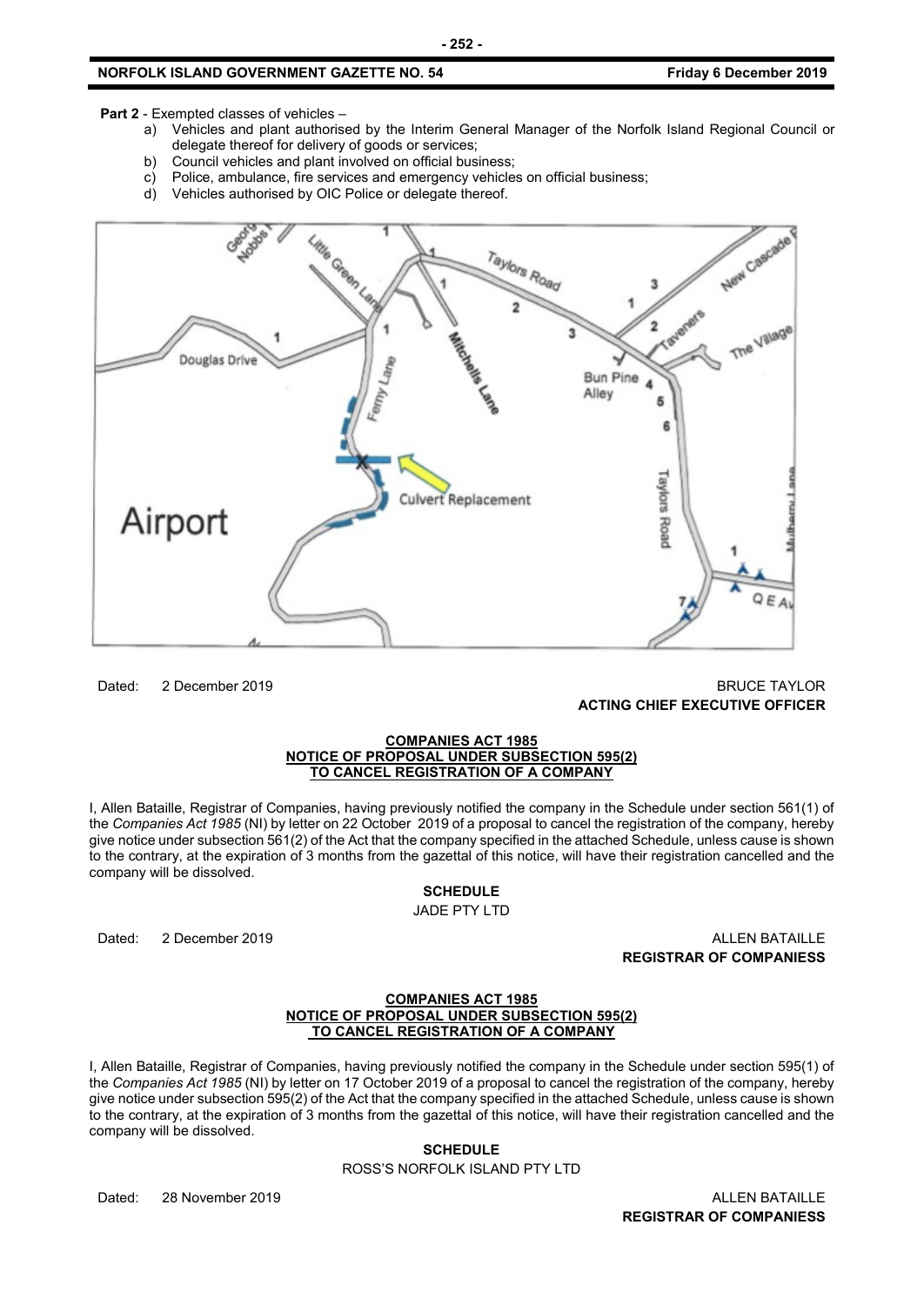# **PLANNING ACT 2002 (NI) – SUBSECTION 43(1) NOTICE DEVELOPMENT APPLICATION**

**- 253 -**

| Development Application No.: | DA 17/2019                                                                                                                       |
|------------------------------|----------------------------------------------------------------------------------------------------------------------------------|
| Applicant:                   | Y E Robinson                                                                                                                     |
|                              | PO Box 35, NORFOLK ISLAND                                                                                                        |
| Location:                    | Portion(s) Lot: 20 Sec: 17 Por: 53g1 Sh: 43, No. 2 Pitcairn Place                                                                |
| Proposed Development:        | Change of Use to add Residence - Accommodation Unit as an additional<br>permitted use at the existing Residence - Dwelling House |
| Zone:                        | Residential                                                                                                                      |
| Category:                    | Permissible (with consent)                                                                                                       |

#### **Public Exhibition**

This Development Application may be inspected, during business hours, at the Planning Office at the Norfolk Island Regional Council, New Military Barracks, Kingston.

#### **Submission**

Any person may, during the period between Monday 25 November 2019 and Monday 9 December 2019, make written submissions to the General Manager about this Development Application. All submissions must state the relevant Development Application number. All submissions must be signed by at least one person making the submission. If a submission objects to the proposed development, the grounds for objections must be specified in the submission.

#### **Reviewable decisions**

Decisions made on this Development Application under the *Planning Act 2002* (NI) are reviewable decisions within the meaning of subsection 78(1) of the Act.

Dated: 20 November 2019 JODIE BROWN **SENIOR STRATEGIC PLANNER** 

#### **TRAFFIC ACT 2010**

# **TEMPORARY CLOSURE OF ROAD FOR ROAD REPAIR WORKS**

# **HARPERS ROAD – INTERSECTION OF NEW CASCADE ROAD / HARPERS ROAD**

I, Bruce Taylor, Acting Chief Executive Officer and Interim General Manager of the Norfolk Island Regional Council, under section 50 of the *Traffic Act 2010* (NI) **close** that part or parts of the road specified in Part 1 of the Schedule to all vehicular traffic (except any vehicle specified in Part 2 of the Schedule) for and during the period **from 8.00am to 3.00pm Monday 2 December 2019 through to Friday 20 December 2019** as necessary for public safety purposes and as I am of the opinion it is necessary or desirable to do so in order to carry out **ROAD REPAIR WORKS**.

#### **SCHEDULE**

**Part 1** – Part Road Closure: That part of Harpers Road, from the intersection of New Cascade Road to 315m along Harpers Road, for the purpose of road repair works as shown on the attached plan and map. The start and end of the road works site to be as officially signposted by the Council or as directed by Council workers at the works site or as directed by police from time to time during the period which from time to time may be a closure of all of the road or a closure of only a part of the road or a closure of one or more carriageways of Harpers Road, as needed for road repair works.

**Part 2** - Exempted classes of vehicles –

- (a) Vehicles and plant authorised by the Interim General Manager of the Norfolk Island Regional Council or delegate thereof for delivery of goods or services;
- (b) Council vehicles and plant involved on official business;
- (c) Police, ambulance, fire services and emergency vehicles on official business;
- (d) Vehicles authorised by OIC Police or delegate thereof.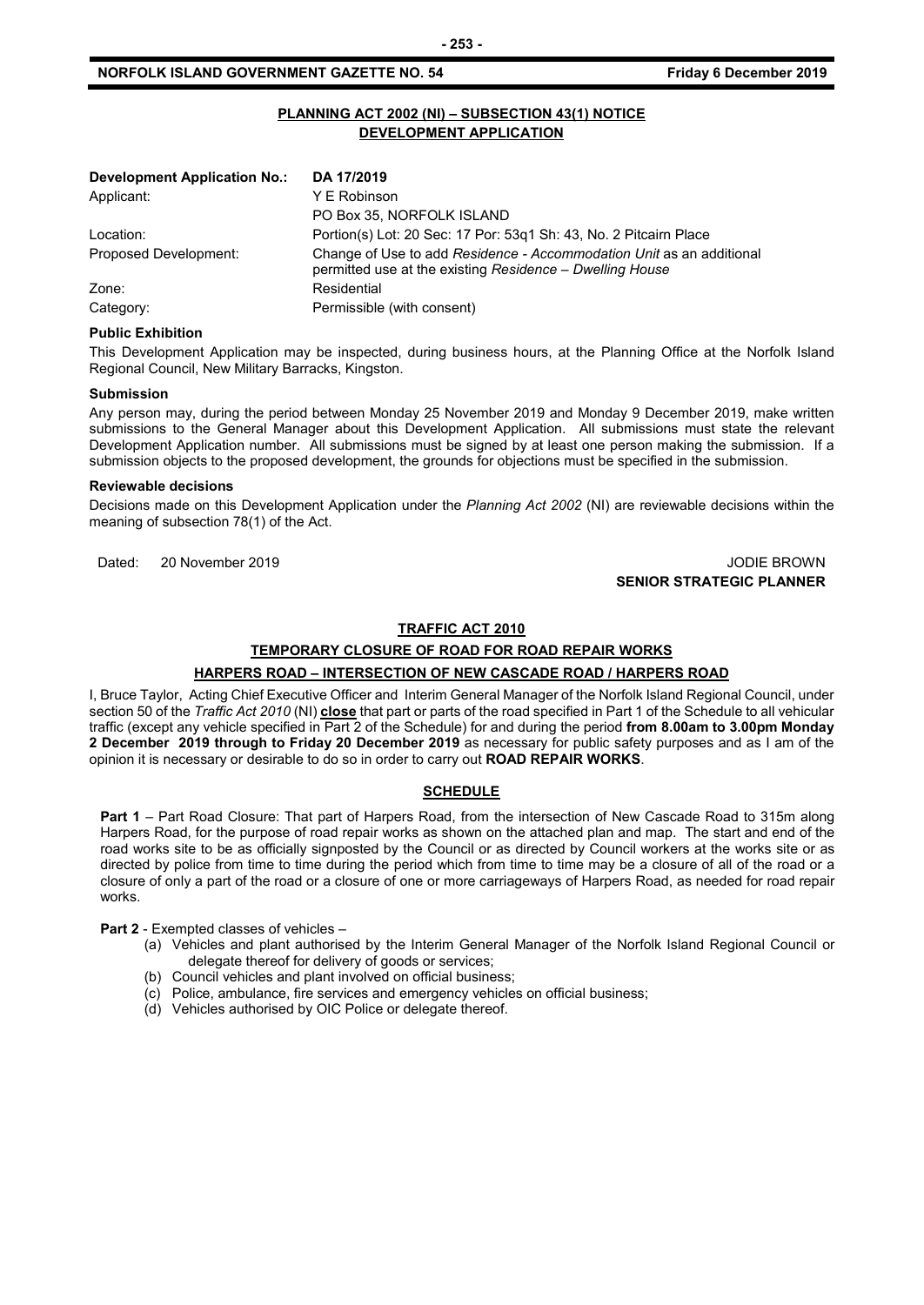

Dated: 19 November 2019 BRUCE TAYLOR **ACTING CHIEF EXECUTIVE OFFICER**

#### **TRAFFIC ACT 2010**

# **TEMPORARY CLOSURE OF ROAD FOR CATTLESTOP MAINTENANCE WORKS PIER STREET – CORNER OF MILL ROAD AND PIER STREET**

I, Bruce Taylor, Acting Chief Executive Officer and Interim General Manager of the Norfolk Island Regional Council, under section 50 of the *Traffic Act 2010*(NI) **close** that part or parts of the road specified in Part 1 of the Schedule to all vehicular traffic (except any vehicle specified in Part 2 of the Schedule) for and during the period **8.00am to 12.00pm on Friday 13 December 2019** as necessary for public safety purposes and as I am of the opinion it is necessary or desirable to do so in order to carry out **CATTLESTOP MAINTENANCE IN THE KAVHA AREA**.

## **SCHEDULE**

**Part 1** – Part Road Closure: That part of Pier Street, corner of Mill Road and Pier Street, 50m before and after for the purpose of cleaning out the cattlestop as shown on the attached plan and map. The start and end of the road works site to be as officially signposted by the Council or as directed by Council workers at the works site or as directed by police from time to time during the period which from time to time may be a closure of all of the road or a closure of only a part of the road or a closure of one or more carriageways of Pier Street, as needed for cattlestop maintenance works.

**Part 2** - Exempted classes of vehicles –

- a) Vehicles and plant authorised by the Interim General Manager of the Norfolk Island Regional Council or delegate thereof for delivery of goods or services;
- b) Council vehicles and plant involved on official business;
- c) Police, ambulance, fire services and emergency vehicles on official business;<br>d) Vehicles authorised by OIC Police or delegate thereof.
- Vehicles authorised by OIC Police or delegate thereof.